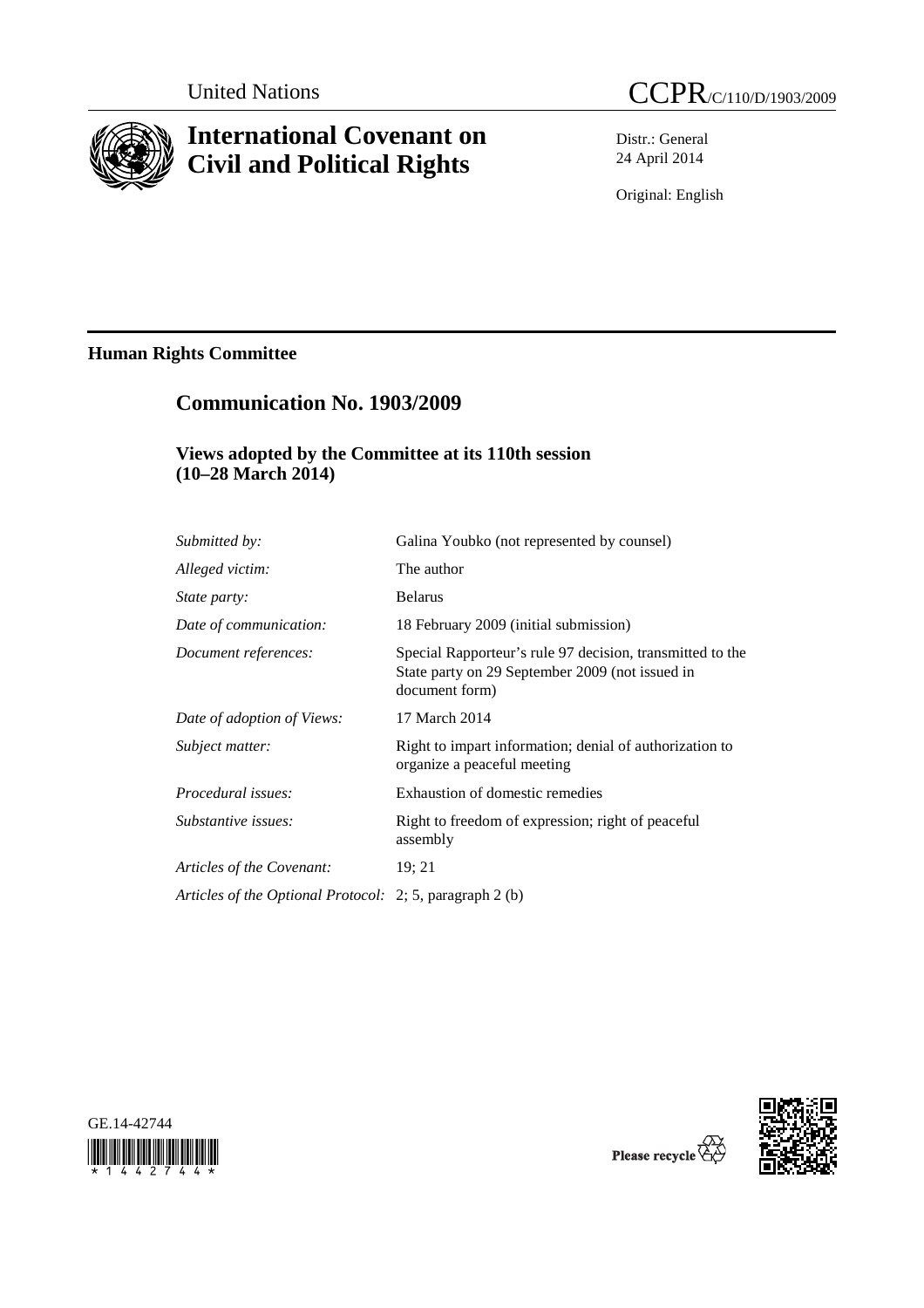### **Annex**

## **Views of the Human Rights Committee under article 5, paragraph 4, of the Optional Protocol to the International Covenant on Civil and Political Rights (110th session)**

concerning

### **Communication No. 1903/2009**\*

| <i>Submitted by:</i>   | Galina Youbko (not represented by counsel) |
|------------------------|--------------------------------------------|
| Alleged victim:        | The author                                 |
| <i>State party:</i>    | <b>Belarus</b>                             |
| Date of communication: | 18 February 2009 (initial submission)      |

*The Human Rights Committee,* established under article 28 of the International Covenant on Civil and Political Rights,

*Meeting* on 17 March 2014,

*Having concluded* its consideration of communication No. 1903/2009, submitted to the Human Rights Committee by Ms. Galina Youbko under the Optional Protocol to the International Covenant on Civil and Political Rights,

*Having taken into account* all written information made available to it by the author of the communication and the State party,

*Adopts* the following:

### **Views under article 5, paragraph 4, of the Optional Protocol**

1. The author is Ms. Galina Youbko, a Belarusian national born in 1957. She claims to be a victim of a violation, by Belarus, of her rights under articles 19 and 21 of the International Covenant on Civil and Political Rights.<sup>1</sup>

#### **The facts as submitted by the author**

2.1 On 19 January 2007, the author, on her own behalf and on behalf of other women whose husbands, sons or other relatives had allegedly been convicted unlawfully, filed an application with the Minsk City Executive Committee requesting to hold a picket from 10 to 13 February 2007, with the purpose of drawing the attention of the public to the need for the judiciary to respect the Constitution and international treaties ratified by the State party when adjudicating civil or criminal cases. In her application, the author specified that 50

<sup>\*</sup> The following members of the Committee participated in the examination of the present communication: Mr. Yadh Ben Achour, Mr. Lazhari Bouzid, Ms. Christine Chanet, Mr. Ahmad Amin Fathalla, Mr. Cornelis Flinterman, Mr. Yuji Iwasawa, Mr. Walter Kälin, Ms. Zonke Zanele Majodina, Mr. Gerald L. Neuman, Sir Nigel Rodley, Mr. Víctor Manuel Rodríguez Rescia, Mr. Fabián Omar Salvioli, Ms. Anja Seibert-Fohr, Mr. Yuval Shany, Mr. Konstantine Vardzelashvili, Ms. Margo Waterval and Mr. Andrei Paul Zl<sup>ă</sup>tescu. 1

 $1$  The Optional Protocol entered into force for the State party on 30 December 1992.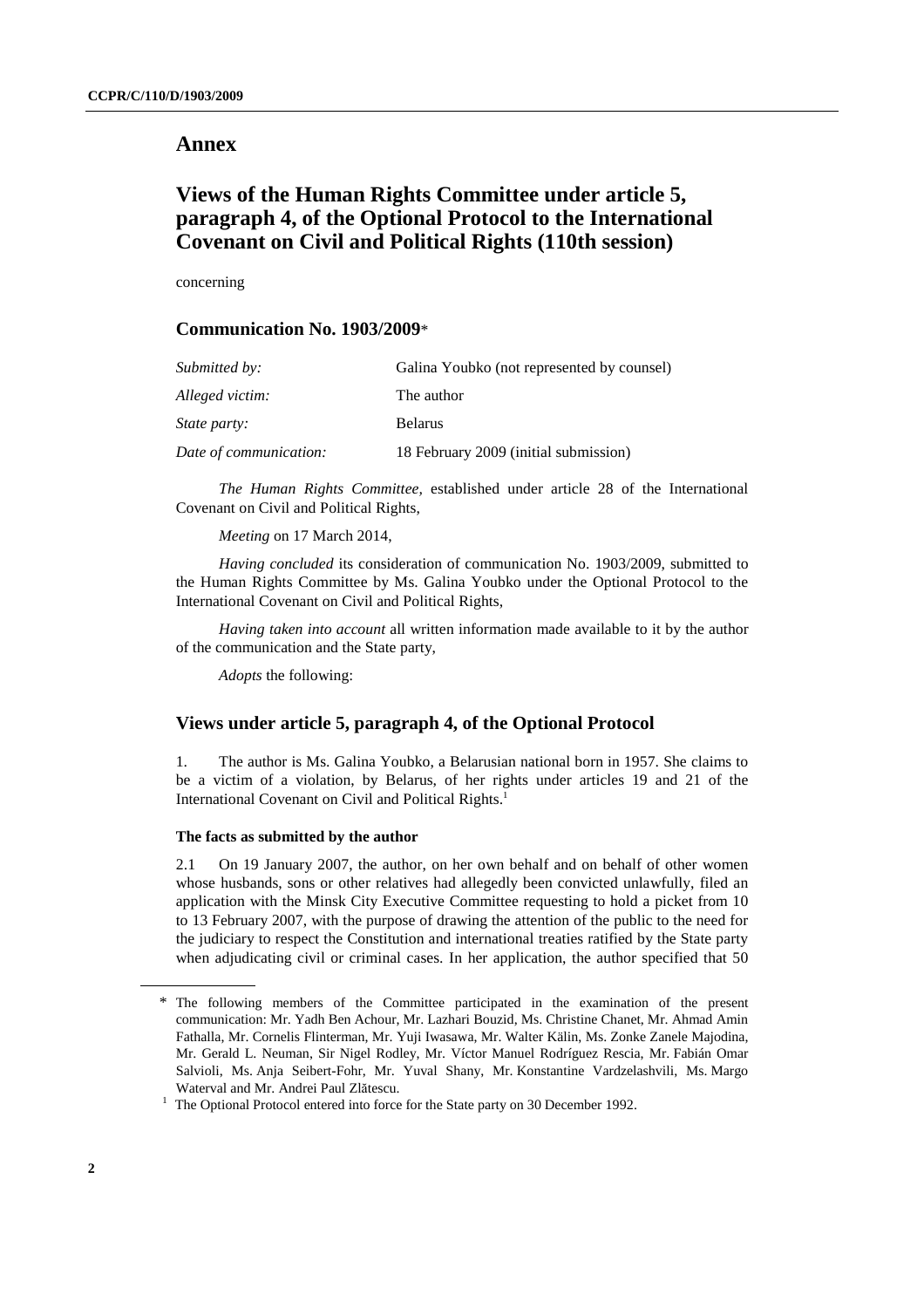women would participate in the picket, which would take place from 11 a.m. to 6 p.m., and that they would display posters with slogans such as "For Justice", "The President – Guarantor of Constitutional Rights", "We Are Against Bureaucracy in Courts and the Prosecutor's Office", and "Why Are Innocent People Convicted and Real Murderers Remain Free?", among others.

2.2 The application was reviewed by the Deputy Chair of the Minsk City Executive Committee, who, on 2 February 2007, refused to allow the picket to be held, as its purpose was considered to be an attempt to question court decisions, and, therefore, to influence court rulings in specific civil and criminal cases, in violation of article 110 of the Constitution.

2.3 On 27 February 2007, the author appealed this refusal to the Moscow District Court of Minsk, stressing that the planned picket concerned civil and criminal cases that had already been examined by all court instances, including under the supervisory review proceedings, and had thus become final. On 3 April 2007, the District Court rejected her appeal, finding the Executive Committee's justification for the refusal to be grounded and lawful.

2.4 On an unspecified date, the author appealed to Minsk City Court against the decision of the Moscow District Court, noting that the relevant national legislation prohibited the influencing of courts during the process of adjudication and deciding on cases, and reiterating that the picket would have concerned cases that had already been examined by all court instances, including under the supervisory review proceedings. On 10 May 2007, Minsk City Court upheld the lower court's decision. On an unspecified date, the author appealed against the decision of 10 May 2007 to the Chair of Minsk City Court through the supervisory review proceedings but her request for a supervisory review was rejected on 7 July 2007. Subsequently, she filed two additional applications for a supervisory review with the Chair of the Supreme Court, without success. On an unspecified date, she also tried, unsuccessfully, to complain to the Constitutional Court.

#### **The complaint**

3. The author claims that by refusing her request to hold a picket, together with others, which was aimed at expressing opinions, the authorities violated her rights to freedom of expression and to peaceful assembly as guaranteed under articles 19 and 21 of the Covenant.

#### **State party's observations on admissibility**

4.1 On 23 November 2009, the State party challenged the admissibility of the communication, arguing that the author had failed to exhaust all available domestic remedies. It recalls the facts of the case concerning the author's application to hold a picket, and its subsequent refusal by the Minsk City Executive Committee.

4.2 The State party notes that the author unsuccessfully appealed the refusal through appellate, cassation and supervisory review proceedings. In this connection, it points out that the appeal through supervisory review proceedings was submitted to Minsk City Court and to the Supreme Court. However, the author has not requested the Prosecutor General to initiate supervisory review proceedings concerning a decision that has entered into force, as provided for under article 438, paragraph 5, of the Civil Procedure Code.

#### **Author's comments on the State party's observations on the admissibility**

5. On 28 January 2010, the author listed all of the complaints and appeals that she had made in relation to her request to hold a picket in February 2007, as well as the replies of the different authorities thereto. She emphasizes that she complained to all possible court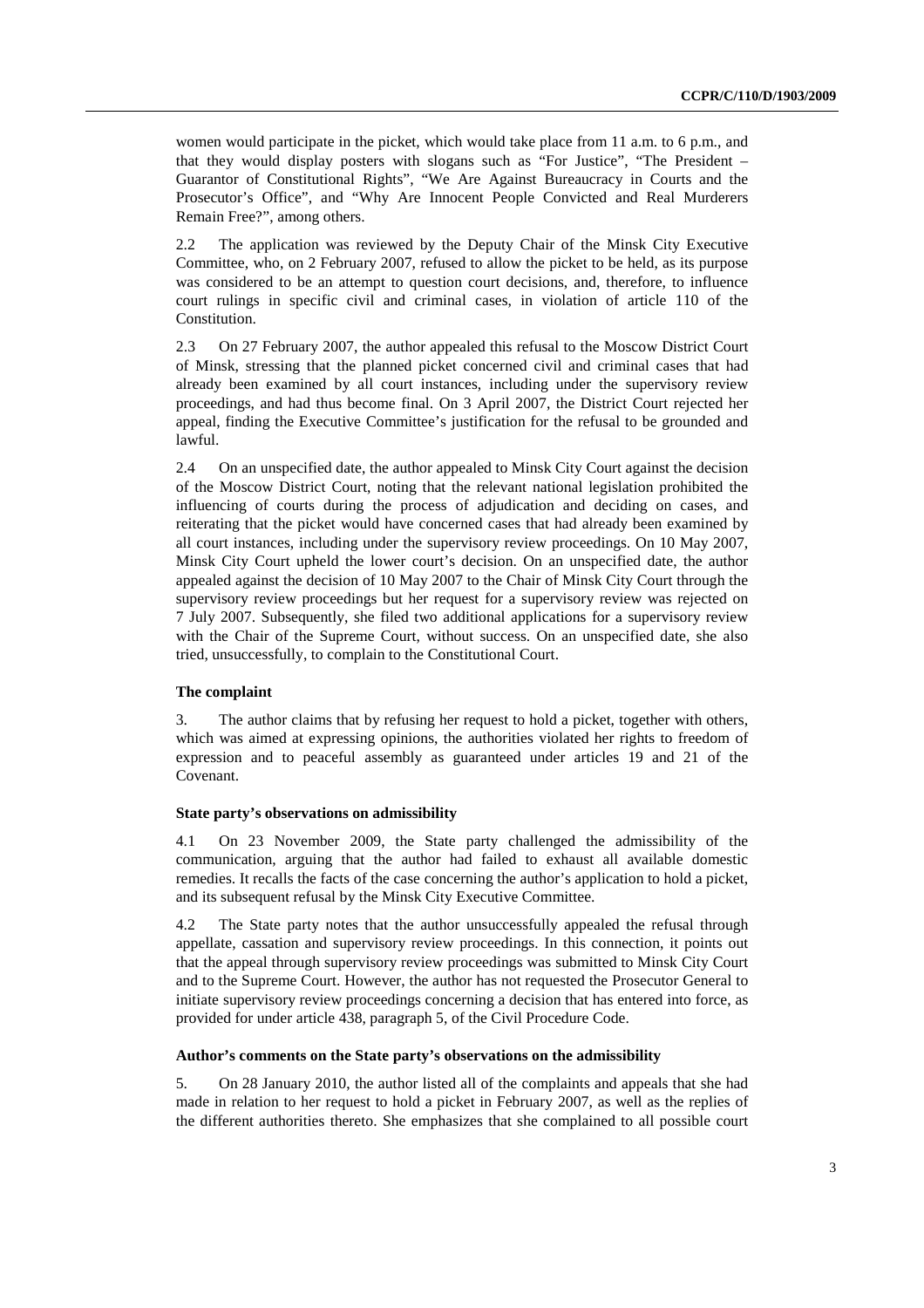instances, including to the Supreme Court, but that all her appeals were rejected. According to her, in the circumstances, complaining to the Prosecutor General's Office via the supervisory review proceedings would have been ineffective, as under article 439 of the Civil Procedure Code, a prosecutor's protest motion to have a case examined via the supervisory review proceedings would have been sent for consideration to a court authorized to decide on whether to satisfy or reject the request. Therefore, in addition to not being an effective remedy, complaining to the Prosecutor's Office would have only resulted in further delaying the proceedings in this case.

#### **State party's further observations**

6. In a note verbale dated 25 January 2012, the State party affirmed that by adhering to the Optional Protocol to the Covenant, it had recognized the Committee's competence under article 1 thereof, to receive and consider communications from individuals subject to its jurisdiction who claim to be victims of a violation by the State party of any of the rights set forth in the Covenant. This recognition of competence is made in conjunction with other provisions of the Optional Protocol, including those setting up criteria regarding the petitioners and admissibility, particularly articles 2 and 5, paragraph 2. States parties have no obligation under the Optional Protocol to recognize the Committee's rules of procedure and its interpretation of the Optional Protocol's provisions. According to the State party, this means that in the context of the communication procedure, States parties should be guided first and foremost by the provisions of the Optional Protocol, and that references to the Committee's long-standing practice, methods of work and case law "are not subject to the Optional Protocol". Furthermore, it submits that any communication registered in violation of the provisions of the Optional Protocol will be viewed by the State party as incompatible with the Optional Protocol and will be rejected without observations on the admissibility or on the merits. The State party maintains that decisions taken by the Committee on such "declined communications" will be considered by its authorities as "invalid".

#### **Issues and proceedings before the Committee**

#### *The State party's failure to cooperate*

7.1 The Committee notes the State party's assertion that there are no legal grounds for consideration of the author's communication, insofar as it is registered in violation of the provisions of the Optional Protocol; that it has no obligations regarding recognition of the Committee's rules of procedure and regarding the Committee's interpretation of the Optional Protocol's provisions; and that if a decision is taken by the Committee on the present communication, it will be considered "invalid" by the State party's authorities.

7.2 The Committee recalls that under article 39, paragraph 2, of the Covenant, it is empowered to establish its own rules of procedure, which the States parties have agreed to recognize. Moreover, it observes that, by adhering to the Optional Protocol, a State party to the Covenant recognizes the competence of the Human Rights Committee to receive and consider communications from individuals claiming to be victims of violations of any of the rights set forth in the Covenant (preamble and art. 1). Implicit in a State's adherence to the Optional Protocol is an undertaking to cooperate with the Committee in good faith so as to permit and enable it to consider such communications, and after examination to forward its views to the State party and to the individual (art. 5, paras. 1 and 4). It is incompatible with these obligations for a State party to take any action that would prevent or frustrate the Committee in its consideration and examination of the communication, and in the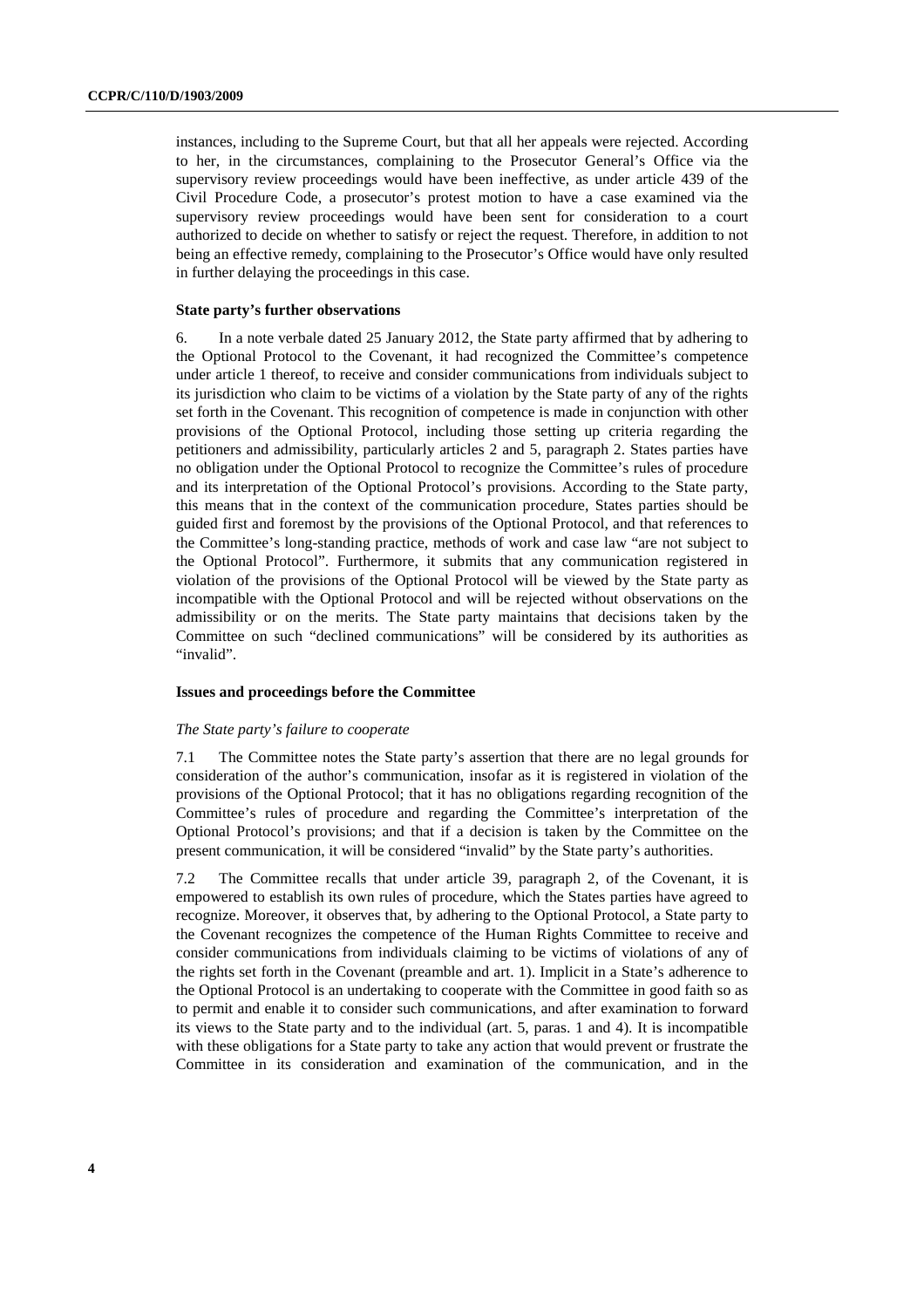expression of its Views.<sup>2</sup> It is for the Committee to determine whether a communication should be registered. The Committee observes that, by failing to accept the competence of the Committee to determine whether a communication shall be registered and by declaring beforehand that it will not accept the determination of the Committee on the admissibility or the merits of such a communication, the State party violates its obligations under article 1 of the Optional Protocol.3

#### *Consideration of admissibility*

8.1 Before considering any claim contained in a communication, the Human Rights Committee must, in accordance with rule 93 of its rules of procedure, decide whether or not the case is admissible under the Optional Protocol to the Covenant.

8.2 The Committee has ascertained, as required under article 5, paragraph 2 (a), of the Optional Protocol, that the same matter is not being examined under another procedure of international investigation or settlement.

8.3 The Committee notes that the State party has challenged the admissibility of the communication for non-exhaustion of domestic remedies under article 5, paragraph 2 (b), of the Optional Protocol on the grounds that the author has not requested the Prosecutor General's Office to have her case considered under the supervisory review proceedings. However, the Committee notes that the State party has not shown whether the supervisory review proceedings have been successfully applied in cases concerning the right to freedom of expression and the right to peaceful assembly. The Committee also notes the author's claim that in the circumstances of the case, the supervisory review proceedings would have been ineffective and would have resulted in delaying the case, given that under article 439 of the Civil Procedure Code, the prosecutor's protest motion would have been sent for consideration by the same court that had already examined her complaint. The Committee recalls its jurisprudence, according to which the State party's supervisory review proceedings, which allow for the review of court decisions that have taken effect, do not constitute a remedy that has to be exhausted for the purposes of article 5, paragraph 2 (b), of the Optional Protocol.<sup>4</sup> Accordingly, the Committee considers that it is not precluded by the requirements of article 5, paragraph 2 (b), of the Optional Protocol from examining the present communication.

8.4 The Committee considers that the author's claims under article 19 and article 21 of the Covenant are sufficiently substantiated for the purposes of admissibility, declares them admissible and proceeds to their examination on the merits.

#### *Consideration of the merits*

9.1 The Human Rights Committee has considered the present communication in light of all the information made available to it by the parties, as required under article 5, paragraph 1, of the Optional Protocol.

<sup>2</sup> See, inter alia, communication No. 869/1999, *Piandiong et al.* v. *the Philippines*, Views adopted on

<sup>19</sup> October 2000, para. 5.1. 3 See, for example, communication No. 1226/2003, *Korneenko* v. *Belarus*, Views adopted on 20 July 2012, paras. 8.1 and 8.2; and communication No. 1948/2010, *Turchenyak et al.* v. *Belarus*, Views

adopted on 24 July 2013, paras. 5.1. and 5.2. 4 See, for example, communication No. 1785/2008, *Oleshkevich* v. *Belarus*, Views adopted on 18 March 2013, para. 7.3; communication No. 1784/2008, *Schumilin* v. *Belarus*, Views adopted on 23 July 2012, para. 8.3; communication No. 1814/2008, *P.L.* v. *Belarus*, decision of inadmissibility, 26 July 2011, para. 6.2.; and communication No. 1839/2008, *Komarovsky* v. *Belarus*, Views adopted on 25 October 2013, para. 8.3.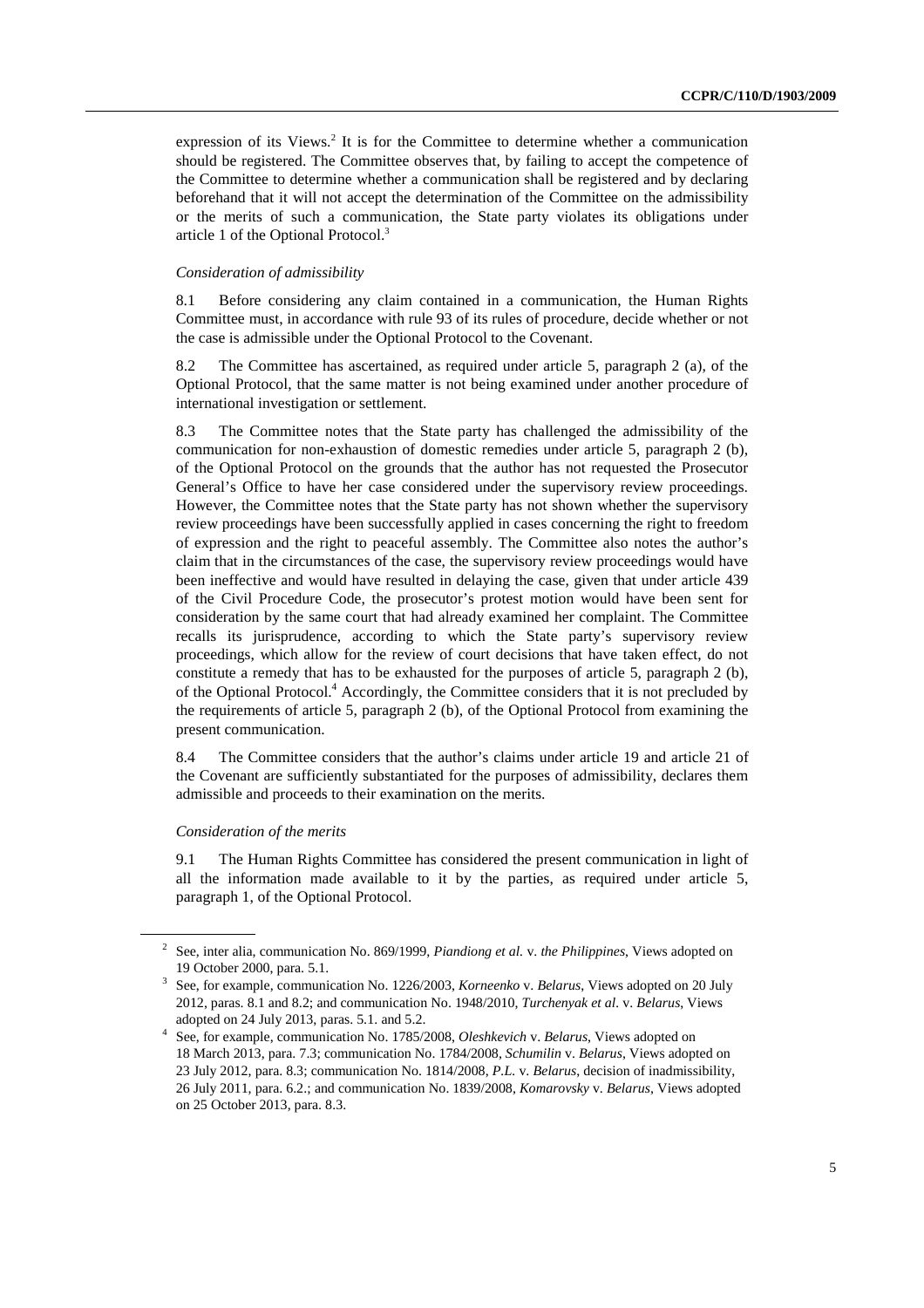9.2 The first issue before the Committee is whether the prohibition on holding a picket, in February 2007, to display posters with specific slogans calling for justice, with the purpose of drawing the attention of the public to the need for the judiciary to comply with the Constitution and the provisions of international treaties ratified by the State party when adjudicating civil and criminal cases, constitutes a violation of the author's rights under article 19, paragraph 2, and article 21, of the Covenant.

9.3 The Committee recalls that article 19, paragraph 2, of the Covenant requires States parties to guarantee the right to freedom of expression, including the freedom to impart information. The Committee refers to its general comment No. 34 (2011) on freedoms of opinion and expression, according to which freedom of opinion and freedom of expression are indispensable conditions for the full development of the person. They are essential for any society and constitute the foundation stone for every free and democratic society.<sup>5</sup> Any restrictions on the exercise of these freedoms must conform to strict tests of necessity and proportionality.<sup>6</sup> Restrictions must be applied only for those purposes for which they were prescribed and must be directly related to the specific need on which they are predicated.<sup>7</sup>

9.4 The Committee notes that the refusal to permit the holding of a picket aimed at displaying posters to attract public attention to a specific topic, in this case the work of the judiciary, amounted to a restriction on the exercise of the author's right to impart information and on the exercise of her right to freedom of assembly. Therefore, the issue before it is to verify whether the restrictions imposed on the author's rights in the present communication are justified under any of the criteria as set out in article 19, paragraph 3, and in the second sentence of article 21, of the Covenant.

9.5 The Committee recalls that article 19, paragraph 3, of the Covenant allows certain restrictions, but only as provided by law and necessary (a) for respect of the rights or reputations of others; or (b) for the protection of national security or of public order (ordre public), or of public health or morals. It also recalls that the second sentence of article 21 of the Covenant requires that no restrictions be placed on the exercise of the right to peaceful assembly other than those imposed (a) in conformity with the law and (b) which are necessary in a democratic society in the interests of national security or public safety, public order (ordre public), the protection of public health or morals or the protection of the rights and freedoms of others. The Committee notes that if the State imposes a restriction, it is for the State party to demonstrate that the restriction on the rights under article 19, paragraph 2, and article 21, of the Covenant was necessary in the case in question, and that even if, in principle, States parties may introduce a system aimed at reconciling an individual's freedom to impart information and to participate in a peaceful assembly with the general interest of maintaining public order in a certain area, the system must not operate in a way that is incompatible with the object and purpose of articles 19 and 21 of the Covenant.<sup>8</sup>

9.6 The Committee notes that the State party has submitted no observations on the merits of the present communication. However, the Committee points out that the author was refused permission by the State party's local authorities to display posters calling for

<sup>&</sup>lt;sup>5</sup> See the Committee's general comment No. 34 (2011) on freedoms of opinion and expression, para. 2, *Official Records of the General Assembly, Sixty-sixth Session, Supplement No. 40*, vol. I A/66/40 (Vol. I)), annex V.

 $6$  Ibid., para. 22.

<sup>7</sup> Ibid., para. 22. See also, for example, communication No. 1948/2010, *Turchenyak et al.* v. *Belarus*,

Views adopted on 24 July 2013, para. 7.7. 8 See, for example, communication No. 1948/2010, *Turchenyak et al.* v. *Belarus*, Views adopted on 24 July 2013, para. 7.8.